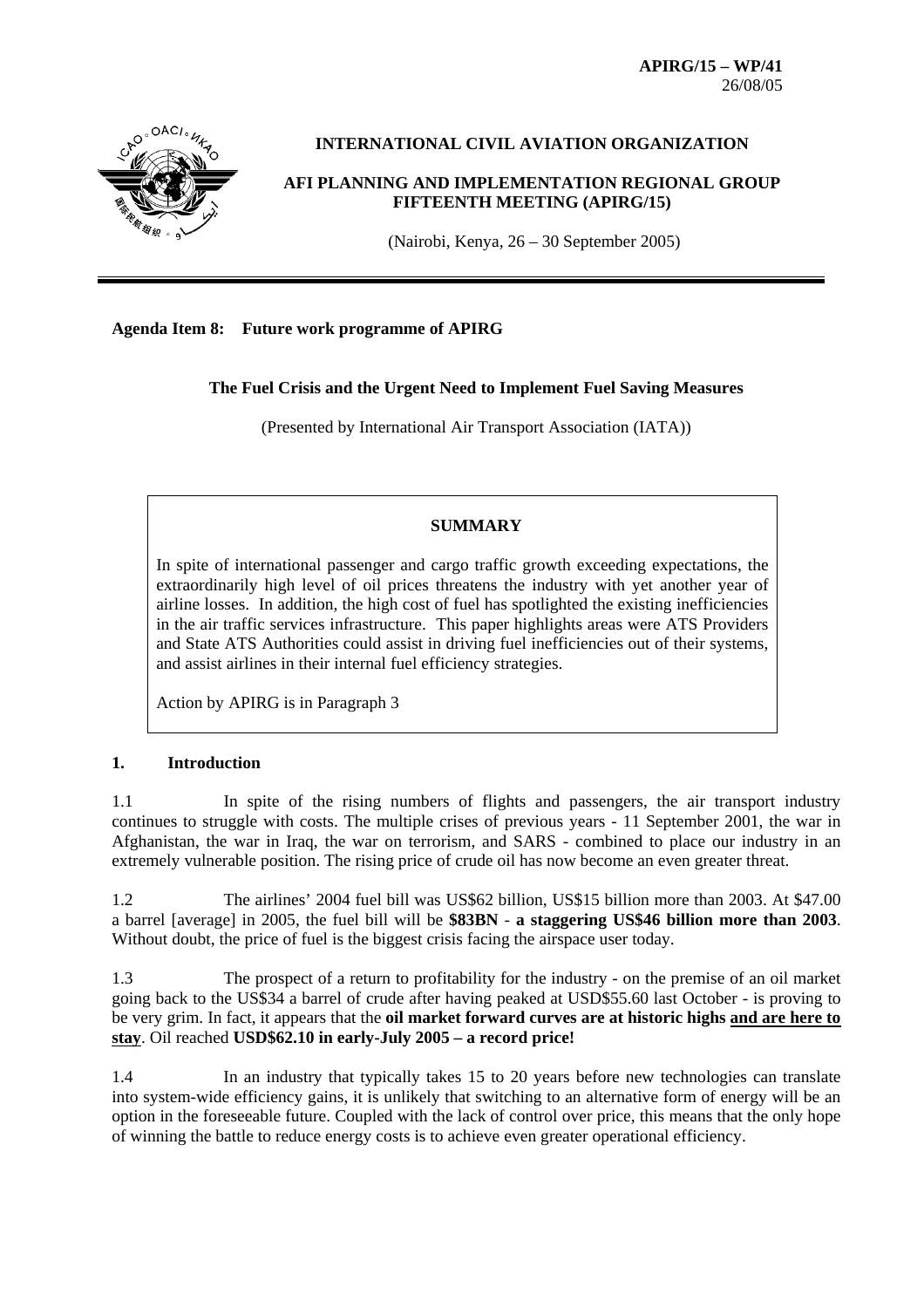# **2. Discussion**

2.1 Fuel efficiency is a pervasive concept touching almost every aspect of the industry from aircraft design and construction through aviation regulatory requirements to airline operation and air navigation service provision. The cost of fuel, as a percentage of overall operating costs, has risen from around 10-12% in 2002, to around 20-25% now. Airlines are undertaking a number of fuel mitigation activities – both to reduce the amount of fuel burned – and to mitigate the cost of fuel as a "bottom line" item.

2.2 For those airlines with cash reserves or appropriate credit, there had been a temporary solution of fuel hedging - but increasingly, airlines are unable to muster the cash necessary to enter into long term hedging arrangements – particularly when those contracts may be at \$60+ per barrel. Many airlines have implemented fuel surcharges – however, market forces make such surcharges unpopular, and can actually dissuade passengers from flying. **The key to mitigating the effect of fuel price is to increase operating efficiency – across the entire system**.

2.3 The fuel efficiency of air transport operations is influenced by many factors, not all of which are under the airlines direct control. Many areas, such as route structure, air traffic control and airport capacity and layout are beyond airlines' control - but **directly** impact their fuel consumption.

2.4 In 2004, IATA launched a Fuel Action Campaign, aimed at reviewing every aspect of air transport operations. The campaign was structured in four parts:

- a. Identification of fuel conservation best practices in air transport operations supported by an assistance program to put these practices into place;
- b. Enhancement of the current commercial fuel activities;
- c. Identification and remediation of ATM infrastructure deficiencies; and
- d. Identification and remediation of ATS effectiveness issues engaging the ANS providers in a "Save One Minute" campaign.

2.5 In September 2004 – and again in March 2005 - IATA wrote to every one of the 188 Air Traffic Service providers in the world with an urgent plea to review specific areas that could bring fuel savings to airlines and asked for feedback on actions that could be considered by States. Regrettably, the response from ANSPs has been less than satisfactory, with only around 45 responses from 188 States.

2.6 The core of the IATA's request to States on fuel conservation measures hinges in the following areas:

- a. Airspace and air route design;
- b. ATC techniques that take advantage of aircraft navigation capabilities rather than vectoring or assigned speed restrictions;
- c. Review of Noise Abatement Procedures;
- d. Closer coordination and cooperation with military authorities to facilitate transit of military restricted airspace;
- e. Reviewing opportunities that would allow aircraft to operate closer to preferred flight levels; and
- f. Discussing fuel conservation with local airlines and seek their assistance in better understanding fuel conversation target areas.

2.7 IATA also suggested that a "Fuel Champion" be appointed in each ANSP – not as an additional position, but as an add-on function that is focused on delivering fuel conservation benefits.

2.8 Attachment A describes how these areas can be applied in the AFI Region. Attachment B provides general background on fuel conservation activities.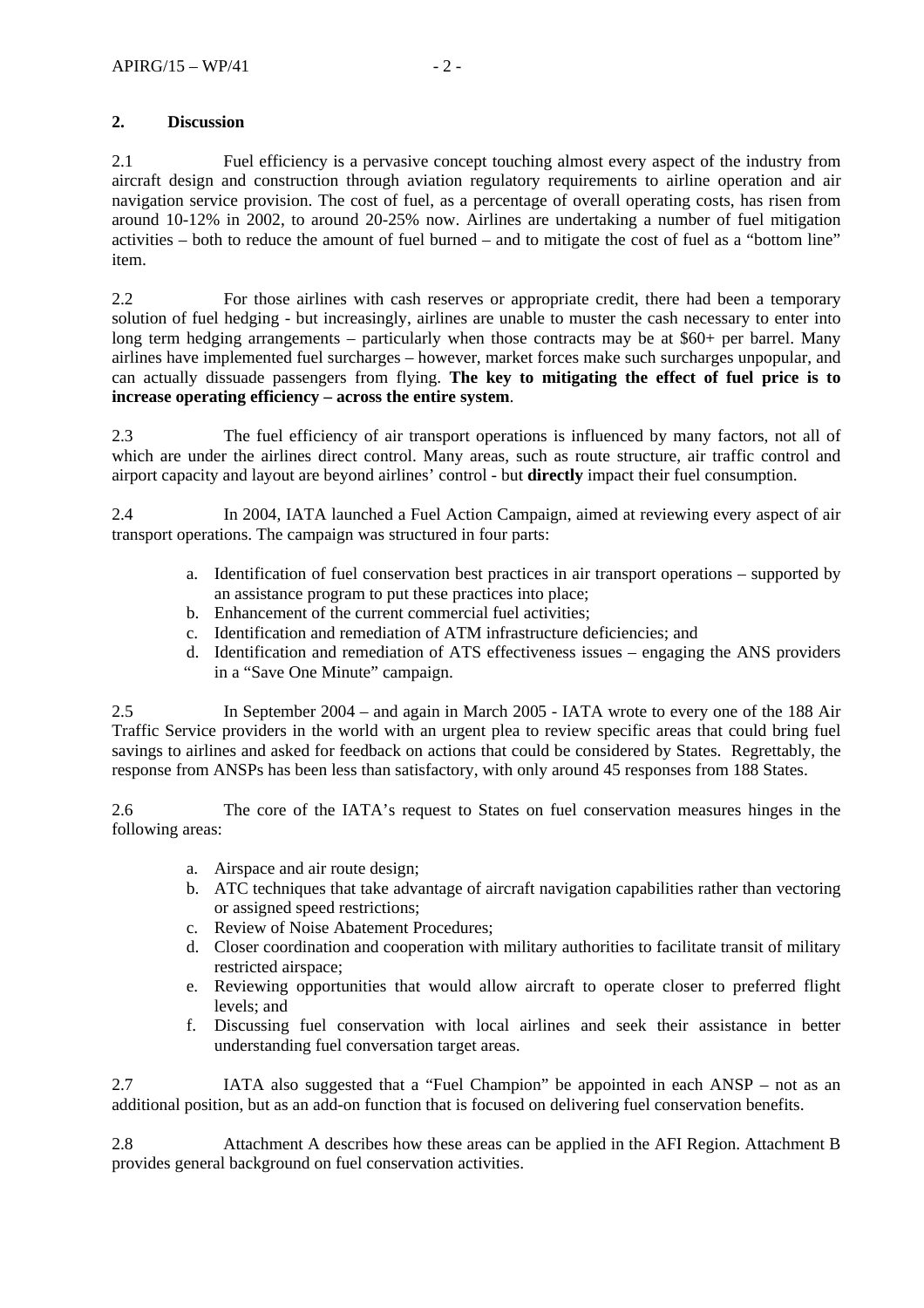# *Cultural Issues*

2.9 While airlines and air traffic service providers invest in safety with their safety management systems and departments that are devoted to the safety culture of the workforce, many airlines have a similar investment in fuel efficiency as well and employ a full time Fuel Programme Manager who is responsible for monitoring the airline's fuel use as well as ensuring that procedures and practices are in place for maximising fuel efficiency. If Civil Aviation Authorities were to have a policy or programme that reviews system efficiency and a department responsible for maintaining and promoting the efficiency of the air traffic system, significant efficiency gains could be realised in the air traffic system.

# **3. Action by the Meeting**

3.1 Considering the critical nature of the fuel crisis, the meeting is asked to urgently consider areas in their respective airspace and ATS operations where fuel efficiencies can be gained. No matter how small they are, if implemented quickly, these changes can have a significant effect on airline fuel consumption. Specifically, States are requested to:

- a. **Identify** with IATA and local airlines actions that would provide fuel efficiency;
- b. **Establish and promulgate** a program to implement fuel efficiency measures; and
- c. **Nominate** a Fuel Champion who would liaise with IATA, airlines and other ANSPs to ensure all possible fuel conservation strategies are evaluated and if safe and cost effective, implemented.

3.2 The meeting is requested to **recommend that a Fuel Action Task Force be established** to oversight the fuel conservation activities amongst Member States.

\_\_\_\_\_\_\_\_\_\_\_\_\_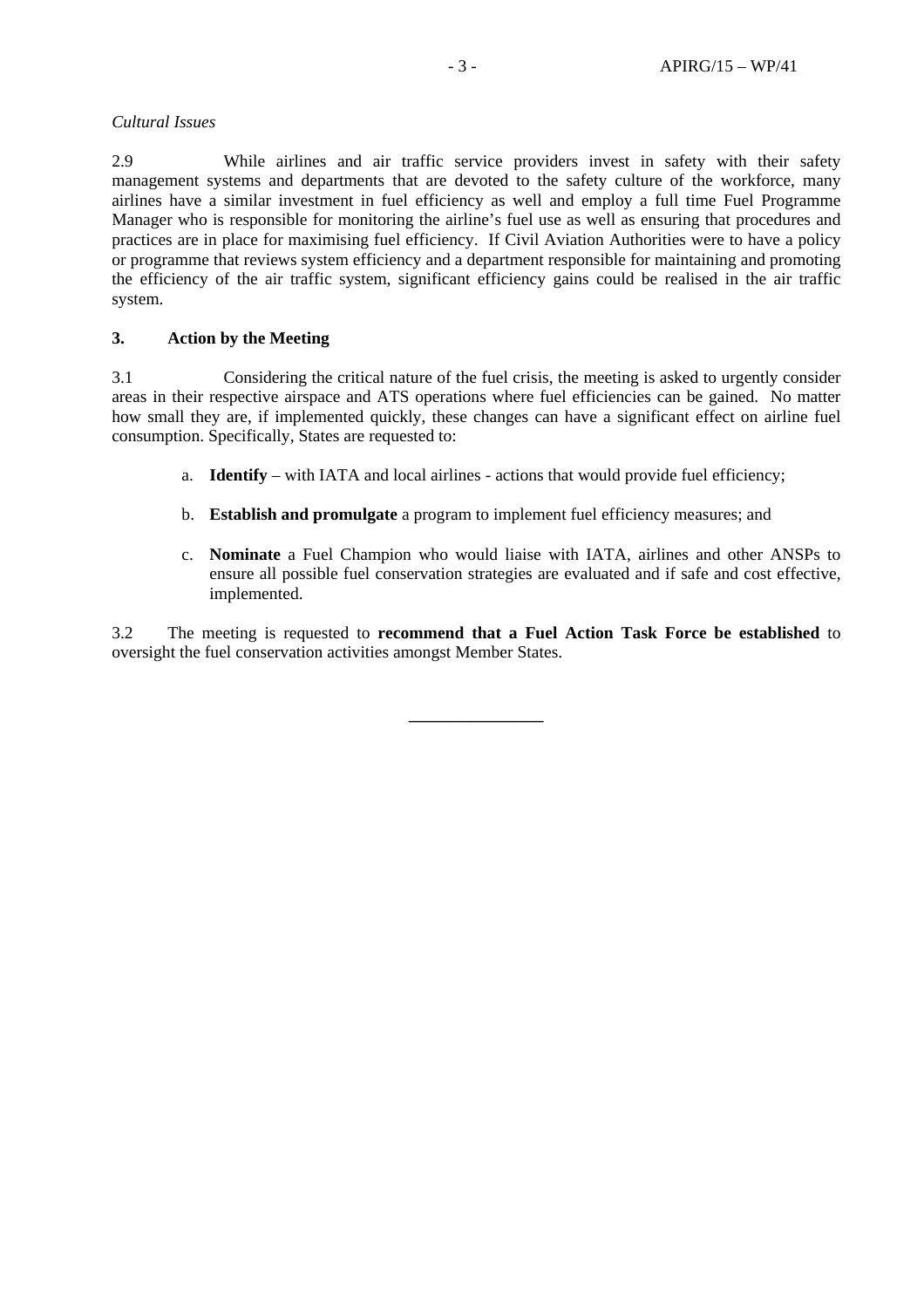## **Regional Fuel Efficiency Actions: Africa Indian Ocean Region**

- 1. **Airspace and air route design.** This area alone has multi-million USD per annum potential for fuel savings in AFI. Some examples include:
	- a) New or straighter routes. Routes defined by navigating from navaid to navaid are usually the most inefficient means of navigation. Area navigation (RNAV) and RNP represent greater savings in a fixed route environment. In areas of low-density traffic flexible tracks and user preferred tracks represent the most in fuel savings.
	- b) RNAV SIDs and STARs. Routes on climb out and descent are a critical phase of flight in terms of fuel consumption. Consequently SIDs and STARs that are designed based on aircraft operational performance and ATC separation criteria offer significant fuel savings.
	- c) Continuous descent profiles for arrivals and approaches offer significant fuel savings, quieter operations, as well as safety benefits. A Continuous Descent Approach can save 450-900 lbs fuel per flight.
	- d) Collaborative Decision Making (CDM). Collaborative Decision Making for route and departure times can significantly reduce ground delays, congestion at bottlenecks and unanticipated reroutes. Allowing CDM for airlines to see the big air traffic picture and self manage slots is a simple program to both the airline and ATS Provider. While savings of such a programme is obvious, it is also difficult to measure. However, as example, the first 8 months of operations in 2004 from two airlines OPERATING IN THE Asia Pacific Region resulted in 35 reroutes to circumnavigate Afghanistan. Because this was so devastating to their operations, one of these airlines adopted a policy of taking off 4 tonnes of payload cargo and in its place was adding an additional 3 tonnes of contingency fuel for every flight that is flight planned to fly over Afghanistan during the midnight rush to Europe– which is about 10 flights per evening for that particular airline.

## 2. **ATC techniques that take advantage of aircraft navigation capabilities rather than vectoring or assigned speed restrictions.** Some examples include:

- a) Asking RNAV equipped aircraft to fly parallel offsets to routes in lieu of radar vectors if traffic is a factor on a fix track
- b) Assigning a time based crossing restriction to aircraft as far in advance as possible in lieu of assigning a speed restriction
- c) Allowing an aircraft to fly a visual approach in lieu of executing an instrument approach in VMC conditions
- d) Reduced separation minimums increase the opportunities to save fuel. An example would be applying the 50 nm minimum longitudinal separation rule on RNP-10 oceanic tracks for climbs or cruise climbs.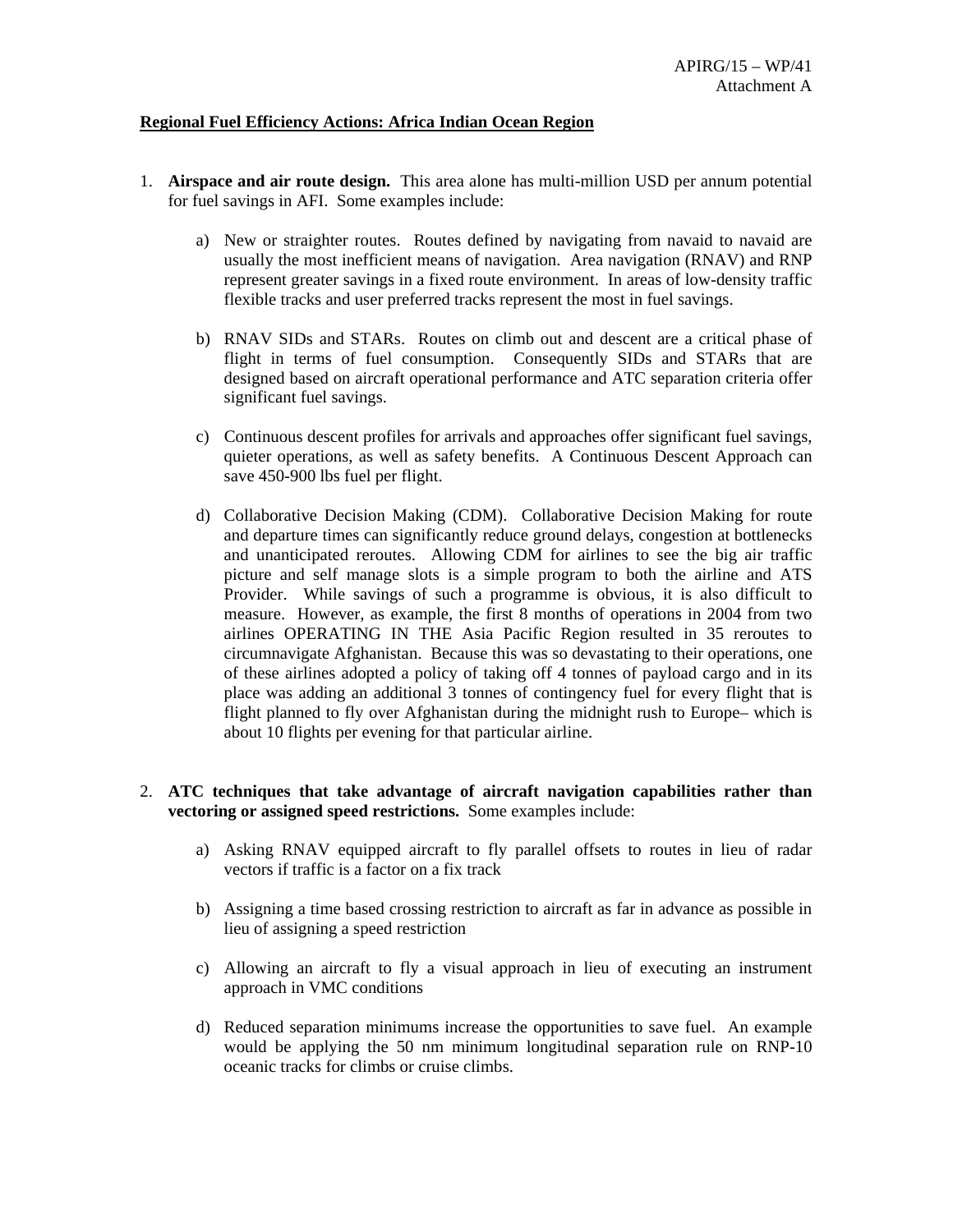## 3. **Review of Noise Abatement and Departure Procedures.**

- 3.1. Noise abatement procedures were first developed in the late 60's during the era of noisy aircraft engine performance. Since then there has been considerable reduction in noise due to modern engine design. The noise footprint of a modern jet is significantly less than that of the earlier jet aircraft it replaces.
- 3.2. Noise abatement procedures come at the expense of excess fuel burned. The ICAO Standard for noise abatement is Annex 16, Vol 1, Part V and clearly states that "a*ircraft operating procedures for noise abatement shall not be introduced unless the regulatory authority, based on appropriate studies and consultation, determines that a noise problem exists*". The recommendation that follows states that "a*ircraft operating procedures for noise abatement should be developed in consultation with the operators which use the aerodrome concerned*".
- 3.3. IATA requests that the State of the airport and the airport authorities that have noise abatement procedures to review the conditions dictating such a procedure and if practical either:
	- a) Discontinue noise abatement procedures where they are not justified, if for example the climb out occurs over water and there is no community below
	- b) Allow airlines to choose runways and SIDs that support the direction of flight towards its destination airport,
	- c) Publish information identifying the noise sensitive areas and allow airlines to choose between the most appropriate of the two ICAO recommended noise abatement departure procedures (NADP). The difference between NADP 1 and NADP 2 could equate to 100-200 kg fuel saving per departure, and
	- d) Allowing clean airspeed on departures where noise is not an issue, i.e. departures that immediately route the aircraft over water. The rule of thumb for clean airspeed is V2  $+ 10-20$  kts below 3,000 ft and V2  $+ 100$  kts in the continuing climb to 10,000 ft.
- 4. **Engage in closer coordination and cooperation with military authorities to facilitate transit of military restricted airspace.** In domestic airspace and even near international airports it is difficult to navigate off a fix track without infringing upon military airspace. In addition there are military restricted areas over international waters that prohibit more efficient flight paths. Significant fuel savings could be achieved if ATC were allowed to clear aircraft on more direct routings during the times when military airspace is not being used for military activities.
- 5. **Reviewing opportunities that would allow aircraft to operate closer to preferred flight levels.** In particular, unrestricted climbs and descents carry significant fuel savings. Also, providing options to pilots, such as offering a small departure delay or alternate routing as an alternative to a penalising en route altitude provides significant savings, especially to long haul flights that may be stuck for hours at an unfavourable cruising altitude. In the en route environment, RVSM provides greater opportunities to operate at fuel saving altitudes.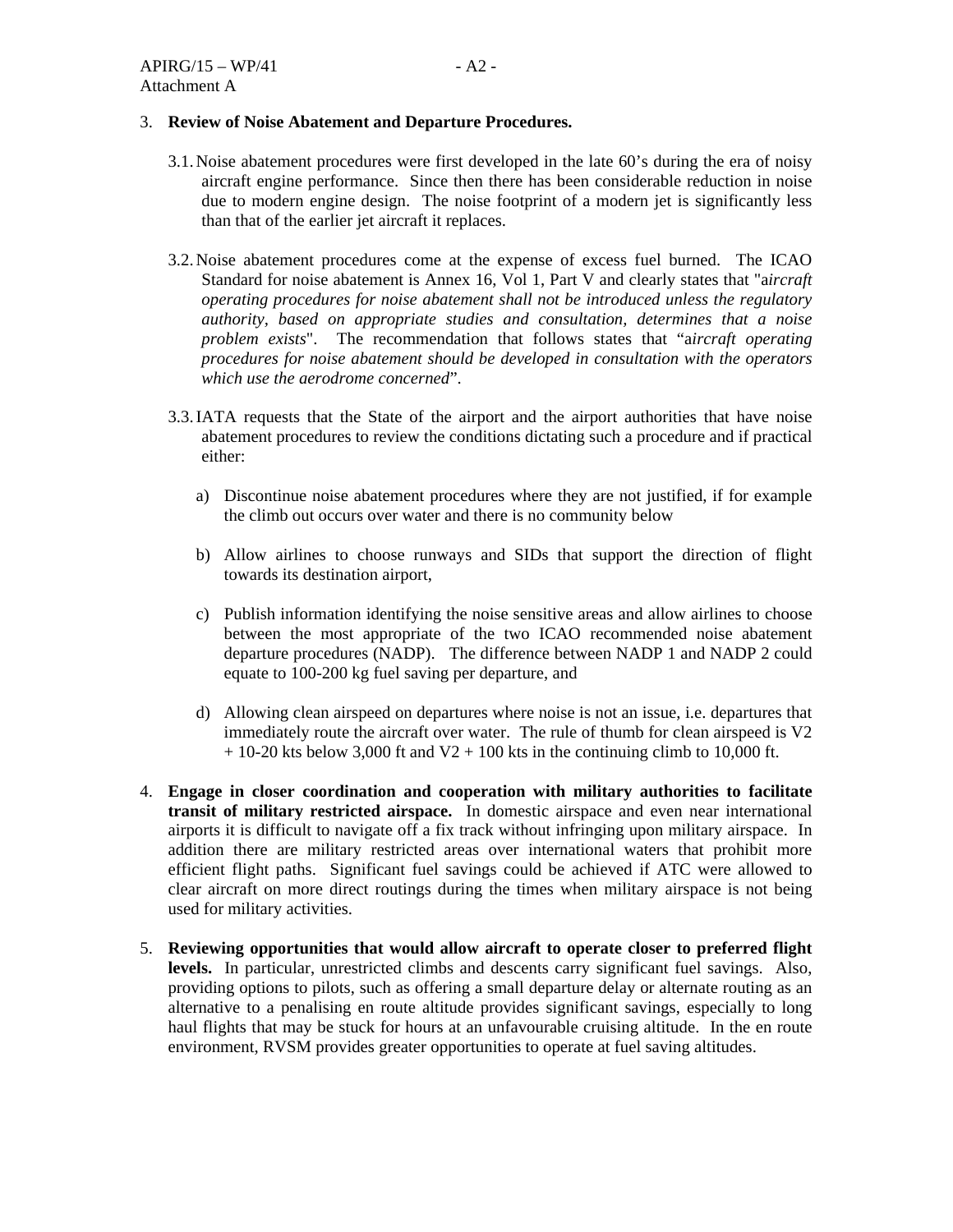- 6. **Discussing fuel conservation with local airlines and seek their assistance in better understanding fuel conversation target areas.** Areas that could be explored includes:
- a) Programmes that allow minimum use of APU's and maximum use of Ground Support equipment. For example, a B747-400 APU burns 6 times as much fuel per hour as mobile ground support equipment.
- b) Allowing departures in direction of flight. Airborne fuel flow is 6 times higher than ground idle, i.e. 18 minutes taxi equals 3 minutes of airborne operation.
- c) Allowing visual separation in approach controlled airspace and visual approaches
- d) Allowing early arriving flights to slow down to prevent gate holds and ramp congestion
- e) Providing opportunities for rolling take offs
- f) Allowing cruise climbs or step climbs in oceanic and remote airspace
- g) Allowing flexible flight planning so that airlines can flight plan routes and entry/exit points based on the best operational conditions, such as upper wind conditions.

**\_\_\_\_\_\_\_\_\_\_\_\_**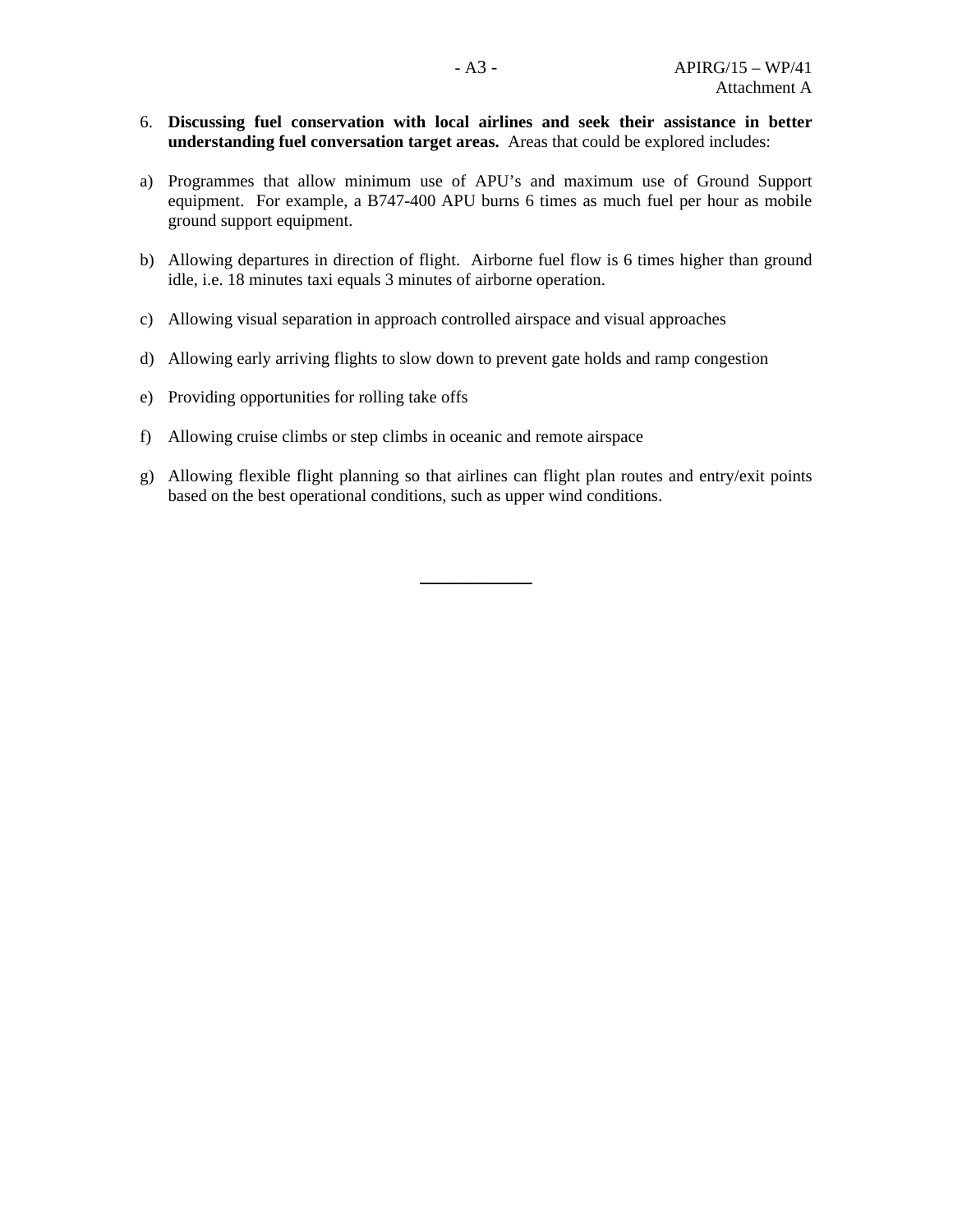#### **Fuel Efficiency - A Business Imperative for the Air Transport Industry**

#### **Introduction**

The high price of jet fuel is wreaking havoc in the airlines' financial fortunes.

In an industry that typically takes 15 to 20 years before new technologies can translate into system-wide efficiency gains, it is unlikely that switching to an alternative form of energy will be an option in the foreseeable future. Coupled with the lack of control over price, this means that the only hope of winning the battle to reduce energy costs is to achieve even greater operational efficiency.

Fuel efficiency is a pervasive concept touching almost every aspect of the industry from aircraft design and construction through aviation regulatory requirements to airline operation and air navigation service provision. This paper will attempt to explore the current and potential contribution from all of these areas.

The environmental factor as a driver of fuel efficiency is also discussed, as well as the battery of measures that airlines in particular are deploying in their attempt to mitigate the impact of high fuel prices on their operations.

Last but not least, this article will highlight the initiatives and measures taken by IATA in the context of the recently launched industry-wide 'Fuel Action Campaign'.

#### **Aircraft design and fuel efficiency**

The trend in fuel efficiency of jet aircraft over time has been one of almost continuous and incremental improvement; fuel burned per seat in today's new aircraft is 70% less than that of early jets. About 40% of the improvement has come from engine efficiency improvements and 30% from airframe efficiency improvements (Figure 1).

Historically, these improvements have averaged 1–2% per year for new production aircraft (Koff, 1991; Albritton et al., 1996; Condit, 1996). The relatively steady and continuous rate of improvement observed over several decades is likely to continue in the future. In the longer term (2050) compared to 1997, a total aircraft production average fuelefficiency improvement of 40–50% is considered feasible (ICCAIA, 1997g).

Improvement in engine fuel efficiency has come mainly from the increasing use of modern high-bypass engine technology that relies on increasing engine pressure ratios and higher temperature combustors as a means to increase engine efficiency.

Recent aerodynamic technologies such as supercritical airfoils and winglets have already provided substantial increases in aerodynamic efficiency over first-generation jet transports, and there are many emerging aerodynamics technologies worthy of development and implementation. One of the most promising, especially for improving efficiency in jet transports, is laminar flow control.

The new planes also rely on a greater use of the lighter composite materials rather than conventional aluminium. The A380 is evidence of Airbus' faith in the increasing use of composites. Some 25 per cent of the aircraft is built using composite material – 22 per cent carbon fibre reinforced plastic and three per cent GLARE fibre-metal laminate, which is being used for the first time on a civilian airliner.

Also for the first time the aircraft has a composite centre wing-box, a crucial primary structure that connects the wings to the fuselage. Another first is the composite rear fuselage section behind the rear pressure bulkhead. As well as these composites the A380 has a significant proportion of advanced metallic materials, which also offer advantages such as operational reliability, and ease of repair and maintenance. However, weight saving is one of the greatest advantages of composites, leading to less fuel burn, fewer emissions and lower operating costs.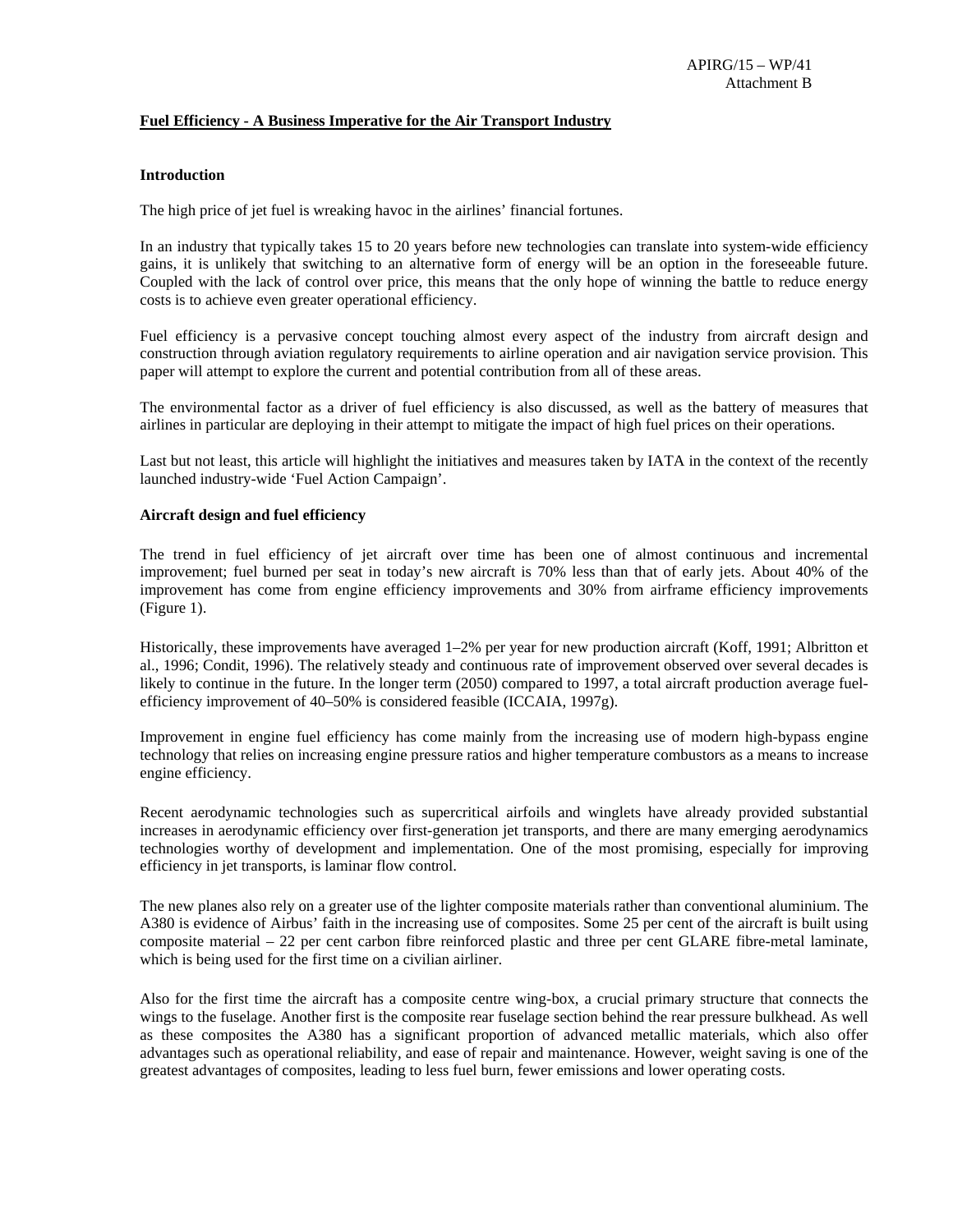

## *Figure 1: Trend in transport aircraft fuel efficiency*

*Source: Albritton et. al, 1997* 

## **Fuel efficiency on a passenger kilometre basis**

The fuel intensity per passenger kilometre of commercial civil air transport has been reduced by approximately 50% since the early 1970s. The use of more fuel-efficient aircraft engines and the introduction of bigger aircraft accommodating more seats per aircraft in combination with an increase in the average stage distances have reduced the fuel use per available seat kilometre (ASK).

The improvement in the specific fuel consumption has furthermore reduced the necessary amount of fuel that has to be carried on flights of comparable distances leading to additional fuel savings. In addition, the operation at higher passenger load factors has contributed to reduce the fuel use per revenue passenger kilometer (RPK).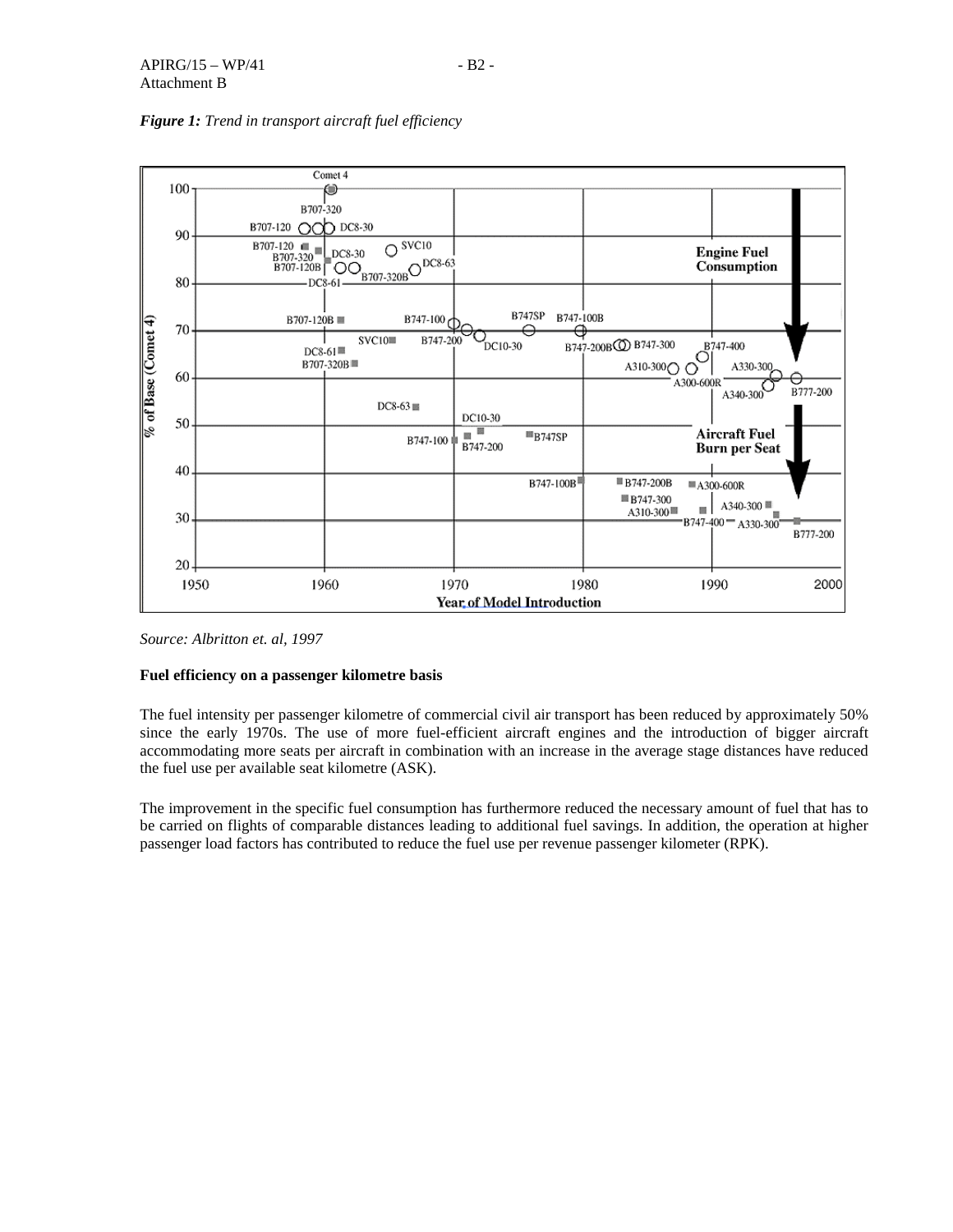

*Figure 2: Fuel intensity per revenue passenger kilometre (RPK) of passenger air travel*

*Sources*: *[Davis 1999], [Martin and shock 1989], [Balashov and Smith 1992], [Greene 1990], [Gardner et. al. 1998], [British Airways 1999a] and [Dobbie 2001].*

#### **Competing for fuel efficiency!**

More than ever before, fuel efficiency has become a key determinant in an airline's choice of aircraft type. It is interesting to note that Boeing's advertises the B787 Dreamliner as the 'Chief Efficiency Officer'. Scheduled to come in operation in 2008, it will, according to Boeing, "…revolutionise the economics of airplane operations..."

Boeing has emphasized the flexibility and fuel efficiency of the B787, which seats 217 to 289 passengers with a range of up to 8,500 nautical miles. Boeing says the jet will be 20% more fuel-efficient than comparable planes now on the market. The new airplane will provide airlines with unmatched fuel efficiency, resulting in exceptional environmental performance. It will also travel at speeds similar to today's fastest wide bodies, about Mach 0.85.

At the recent inauguration of the Airbus A380, the Airbus officials claimed an advantage in capacity, range and fuel efficiency that drops the cost per passenger 20 percent compared to the 747-400. Airbus says the A380 offers a gain in fuel use of some 15 percent when compared with Boeing's top-of-the-range 747-400. At a cruising speed of 900 kilometers (550 miles) per hour, the A380 delivers a consumption of three litres (5.4 pints) of fuel per passenger per 100 kilometres (62 miles) traveled, according to Airbus. It cites a figure of 3.4 litres (6.2 pints) for the 747-400.

As air traffic recovers to pre 9/11 levels, high fuel costs and fuel efficiency remain key considerations in the airline's choice of new aircraft. It helps that Boeing's B787 is 20 percent more fuel-efficient than older models, while the A380 has the advantage of carrying more people.

#### **Air Traffic Management (ATM)**

The urgent need for radical improvement of the air traffic management system to accommodate the continuing growth of aviation and to promote efficient airspace use is recognised by all. The current system and its subsystems suffer from deficiencies in the technical, operational, political, procedural, economic, social, and implementation areas.

Much of the enroute and terminal area air traffic management (ATM) system and airport infrastructure used by the air transport industry today, closely resembles the systems that were used in the 1950's. Expensive, energy guzzling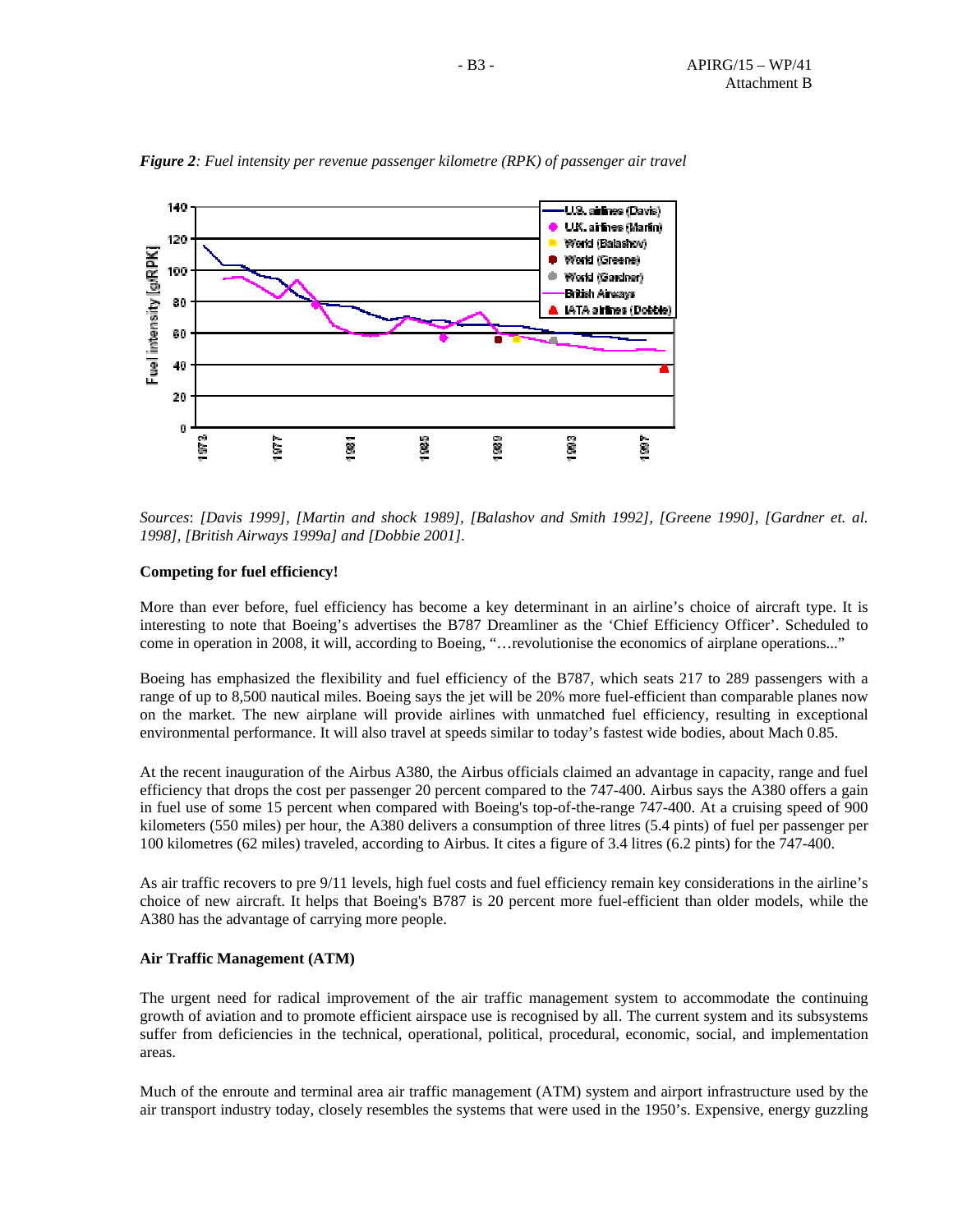RADAR's for surveillance, zigzag routes based on old very high frequency (VHF) omni-directional radios (VOR's) and Distance Measuring Equipment (DME), and analogue radios slaved to dedicated radio frequencies.

Today's modern air transport aircraft can be tracked using low cost automatic dependent surveillance – contract or broadcast, (ADS-C or B). They can navigate accurately anywhere around the globe with the basic GPS signal and communicate routine messages efficiently using datalink.

Although much has been done to modernize existing Air Traffic Management systems in specific jurisdictions with the resulting benefits of reduced operating costs and handling, the industry is still short of a modern, efficient, harmonized and seamless ATM system.

The all-too fragmented air traffic management system in place today needs complete redesign and a new architecture. Fundamentally, the solution is the ICAO Global Operational Concept aiming at a "Single Sky over a Single Market".

IATA has fully embraced the concept and in concert with a range of industry partners, including the major airframe manufacturers, major avionics manufacturers, and a number of service providers, has developed an ATM Implementation Roadmap.

That Roadmap was delivered to ICAO on the  $15<sup>th</sup>$  October 2004 to assist the aviation community in its transition from the 'air traffic control environment of the  $20<sup>th</sup>$  century to the integrated collaborative air traffic management system needed to meet aviation's needs in the 21<sup>st</sup> century." The ultimate goal is a "One Sky vision of a future integrated global air navigation system, with no inefficiencies resulting form national borders and better use of global airspace resources."

The new concept for air traffic management - with enhanced communications, navigation, and surveillance/air traffic management (CNS/ATM) systems - would benefit the air transportation sector by reducing delays, increasing the capacity of existing infrastructure, and improving operational efficiency.

The implementation of the new CNS/ATM system is underway and is resulting in fuel savings as well as reduced emissions. Several studies conducted on the implementation of the CNS/ATM suggest that improvements in air traffic management could help to improve overall fuel efficiency by 6-12%.

In the mean time various initiatives are underway in the industry to enhance ATM capabilities and efficiency. One such example is the Boeing's air traffic management (ATM) unit, which is an ambitious transatlantic trial of new satellite navigation technology, involving airlines and airports from North America and Europe.

Boeing officials say flight trials have shown that a concept called "tailored arrivals" or continuous descent approaches can improve efficiency and reduce noise and emissions when aircraft land. Under this system, electronic data guide the aircraft on its descent with "the most efficient path to its destination," according to Kevin Brown, Boeing's vice president and general manager of Advanced Air Traffic Management. Also, clearance instructions are transmitted electronically to arriving aircraft so that pilots and air traffic controllers don't require multiple voice transmissions. Such arrivals could save between 400 and 800 pounds of fuel per flight, which adds up to more than \$100,000 in annual costs for each aircraft, Boeing officials say.

Early tests of the system -- using an Airbus A330 and a Boeing 747-400 done in Australia showed that tailored arrivals can save airlines fuel, reduce noise and cut controller workload and frequency congestion.

### **Reduced Vertical Separation Minimum (RVSM)**

In a move that is expected to save airlines at least \$5 billion in jet fuel costs over the next decade, the Federal Aviation Administration recently doubled the airspace routes between 29,000 feet and 41,000 feet by spacing aircraft a thousand feet apart instead of 2,000 feet. Increasing available high altitude routes gives pilots and air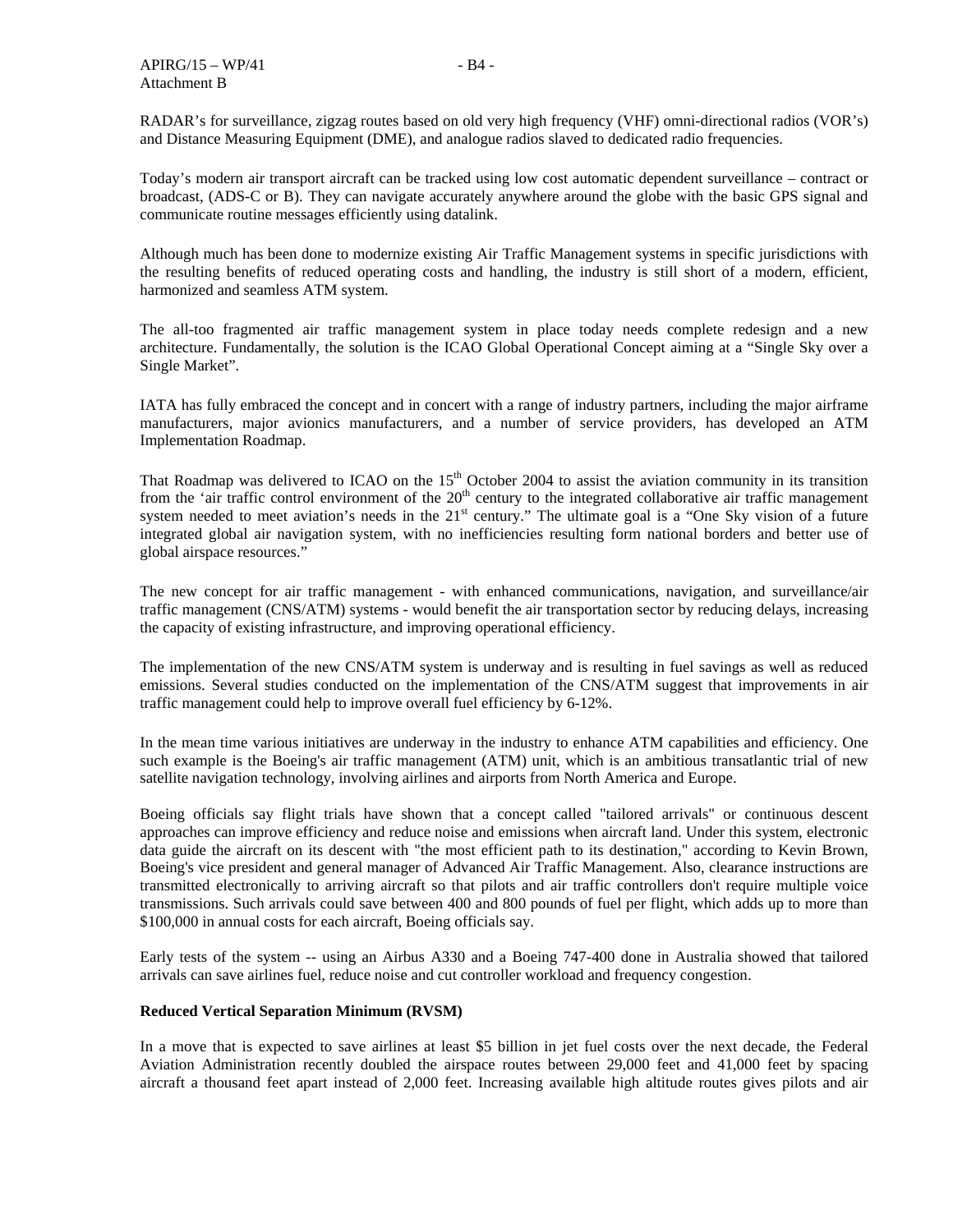traffic controllers more choices so that aircraft can fly more direct routes at the most fuel-efficient altitudes, saving time and money for airlines and travellers alike.

"When you save fuel, you save money: it's that simple and more efficient routes save the passenger time," said FAA Administrator Marion C. Blakey. "We're adding airspace routes, increasing capacity and maintaining the same high level of safety all at the same time." The procedure is called Reduced Vertical Separation Minimum (RVSM) and can add capacity safely because most aircraft are now equipped with advanced, more precise dual altimeter systems and autopilots, FAA said.

The horizontal separation of aircraft in high altitude airspace remains at five-plus miles. RVSM has been implemented safely over the last seven years in less complex airspace from Europe to Australia and over most of the North Atlantic and Pacific Oceans. In Europe the successful implementation of RVSM and associated airspace reorganisation has enabled considerable delay reduction.

## **Departure Spacing Program**

In 2000, the FAA in an effort to improve air traffic departure flow while maintaining a safe and orderly operating environment installed a new flight planning and coordination control tool, called the Departure Spacing Program (DSP). This helps the FAA "deliver uninterrupted, safe service to its clients while reducing communication inefficiencies and increasing air traffic control flexibility."

The DSP enables air traffic controllers to work more efficiently with traffic management coordinators to better use existing capacity for departing aircraft. The system reduces departure-sequencing delays and minimizes terminal-area ground, airspace and telephone congestion.

#### **Regulatory Requirements - Fuel Reserves**

Last summer, the FAA relaxed a long-standing requirement that aircraft on international flights carry 10% extra fuel to cover detours because of weather, navigational problems or the need to extend the flight to an alternate airport. Regulators are letting some airlines carry smaller reserves of fuel on international flights to reduce weight and save money.

Russ Chew, the FAA's senior air traffic official, said the FAA, among other things, was working on more efficient air traffic management, improved navigation technology and procedures to permit more direct routing and simpler flight plans. FAA plans to help airlines reduce fuel costs by 1% through 2008. The FAA said because of safety concerns, waivers on fuel requirements for international routes are granted on a case-by-case basis.

So far, American Airlines and Continental Airlines are the only two carriers that have been permitted to carry less fuel, the FAA said. American Airlines claims to reduce its fuel bill by US\$10.5 million a year through this new policy on fuel reserve levels.

The potential for savings through reduced fuel reserves is much less for European carriers as they already operate with contingency fuel less than half that of their US counterparts. In any case more airlines should take advantage of the regulatory flexibility that allows them to streamline their fuel reserves by leveraging technological advancement in sophisticated navigation and communications systems, accurate flight planning systems, the ability to update the flight plan through data link en-route, and CAT III B landing capabilities with limits between 200 to 75 meters provided on many aircraft types.

### **Airports**

Airports can also have quite a large impact on fuel and environment effects. Congested airports are the main culprits. Much can be done to reduce the noise and improve local air quality at such airports. One of IATA's service offerings in the consulting area is aircraft flow simulation at airports. Using a simulation model IATA is able to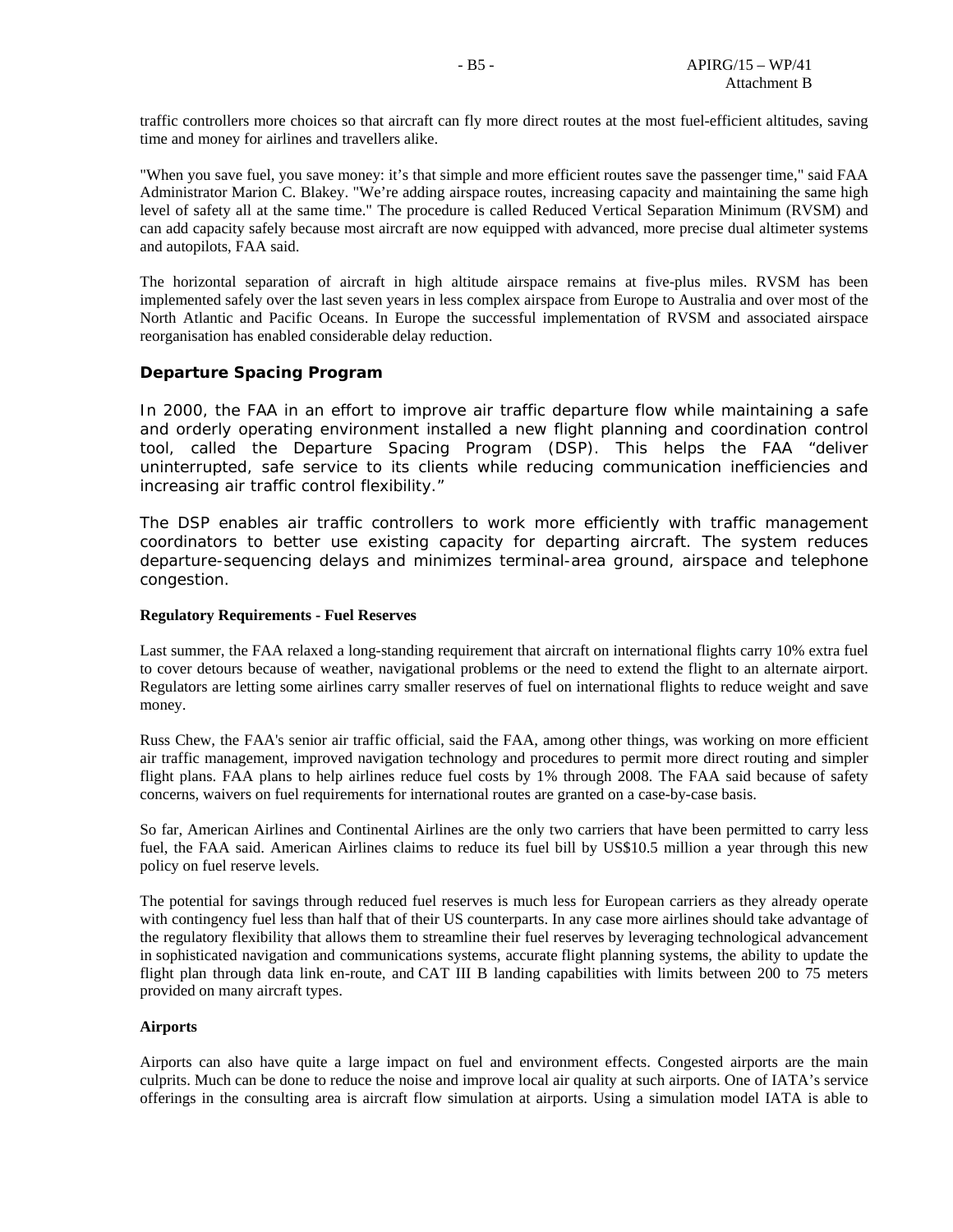determine delays considering 1) the existing rules and procedures and 2) best practices and facility improvements required to remove limitations. Comparing before and after delays is used to estimate fuel cost savings to justify improvements.

Good apron management techniques on the part of airport authorities can contribute to reduce bottlenecks and contribute to better fuel management. Areas would include effective and coordinated gate allocation, to prevent stand-offs and stop/start taxiing, use of ground power instead of APUs, which are used to run the air-conditioning system of an aircraft parked at the gate. Fuel-powered APUs are eight times more costly to operate than electricity. There is a need to raise the awareness of the airports authorities to fuel crisis and to encourage them to look for every opportunity to assist airlines in reducing fuel burn.

#### **Fuel Efficiency – the environmental dimension**

A 1% saving in fuel for an A320 or B737-300 aircraft will result in a yearly reduction of fuel consumption by**100 metric tons** (32,835 US Gal) and save airlines approximately USD\$50,000 per aircraft. It will also decrease the emission of pollutants by the following amounts:

318.7 tons of 
$$
CO_2
$$
;

\n123.9 tons of  $H_2O$ ;

\n2.112 tons of  $NO_x$ ;

\n98 kg of  $SO_2$ ;

\nand 56 kg of  $CO$ 

Considering there are more than 40 million flights per year (27million scheduled, 13 million freight), the cut in emissions would run in the millions of tons.

A particular challenge for manufacturers and operators lies in the *tradeoffs* that exist between emissions, noise and other design requirements. In many cases, aircraft tend to become less fuel-efficient when design criteria for meeting more stringent noise requirements are considered. Similarly, higher combustion temperatures to improve fuel efficiency typically result in increased levels of nitrogen oxides.

IATA Members plan to achieve an additional 10% fuel efficiency improvement in their total fleet by 2010. This could reduce the total release of carbon dioxide emissions into the atmosphere in this period by almost 350 million tons compared to a scenario in which year 2000 efficiency levels would be "frozen".

#### Emissions trading

Until now, aviation has been the 'sacred cow' of the transport sector excluded from all legislation to minimise environmental impact and damage. But, this is likely to change in the foreseeable future.

There is increased awareness of the aviation's impact on the environment both in terms of global warming, noise and local air quality. It is estimated that the projected growth in air traffic "may be responsible for up to a quarter of greenhouse emissions by 2030."

With this increased awareness, airlines face the inevitable prospect of the inclusion of aviation in the EU's emission trading scheme as of year 2008. Emissions trading involve the government setting carbon dioxide emission limits for individual industries. Emissions trading allow companies to emit in excess of their allocation of allowances by purchasing allowances from the market. Similarly, a company that emits less than its allocation of allowances can sell its surplus allowances.

British Airways has taken the lead in this area and is already a member of the voluntary UK emissions trading scheme currently in place. At this stage, the scheme only covers BA's domestic operation and UK properties. Nonetheless, BA claims to have achieved an impressive 17% reduction in emissions compared to the scheme 1998- 2000 baseline level. But, political consensus on the issue, even within Europe, will be difficult to achieve.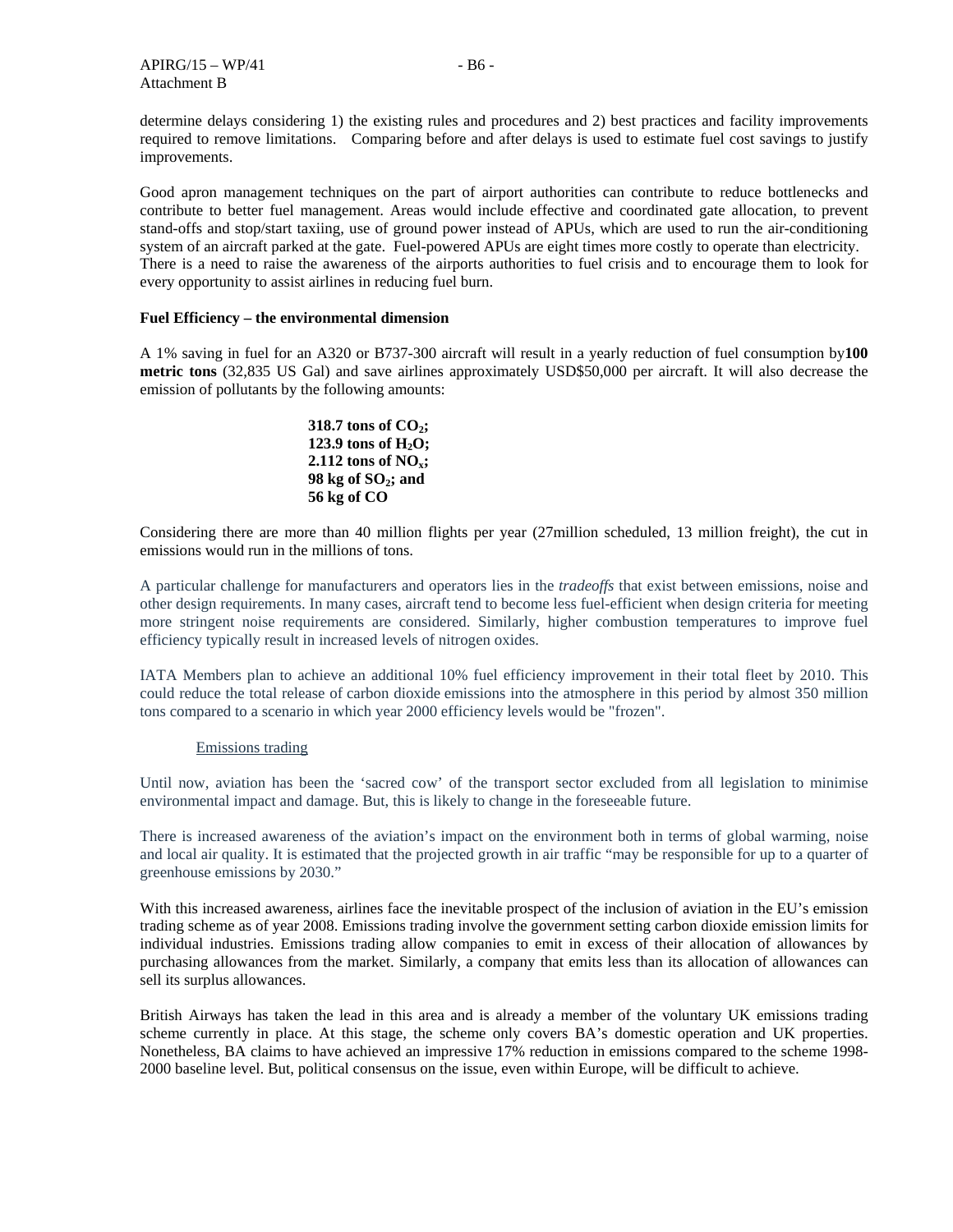Most airlines prefer emissions trading to environmental taxes as the most effective and efficient instrument to combat greenhouse gas emissions from aviation. ICAO has concluded, " emissions trading is a far more costeffective mechanism for limiting international aviation emissions relative to taxes and charges. It is committed to continue its study of emissions trading for international aviation.

The cost implications of emissions trading for individual airlines are still unknown. But, as the industry prepares for its implementation in the next three years, it is likely that emissions trading will be a major driver of fuel efficiency for the industry.

#### **No savings is too small for the airlines!**

Airlines in response to the high fuel costs are deploying a battery of measures designed to economise on the fuel burn of their fleet. While some of these practices have been in use for years in an unsystematic manner, they are now implemented with renewed urgency across the industry as airlines cope with high fuel costs and cutthroat competition*.* A non-exhaustive list of such measures is provided below:

- Maximise load factors and optimise the position of the centre of gravity when loading aircraft
- Use of flight simulators to replace test and training flights and reduce non-revenue flights wherever possible
- Reduce taxi time an taxiing with fewer engines between the airport gate and the runway
- Use electrically driven ground support equipment as against the use of on-board power generators
- Improve fuel performance of aircraft through maintenance programme and action in the areas of aerodynamic efficiency and engine performance
- Fly slower at cruise altitudes while sacrificing "very little" on its on-time performance
- Carry less weight by pulling heavy ovens and serving trays off of flights where no hot food is served, and by reducing the amount of water and ice they carry
- Retrofit winglets to the end of a wing to improve aerodynamic efficiency.
- Take advantage of price differentials between destinations and 'tankering' fuel
- Swap turboprops for small jets
- Match fuel load closer to actual payload
- Better and more sophisticated flight planning through plotting "optimum trajectories"--ways to make routes as direct as possible and shorten approach paths whilst factoring in the effects of wind and weather patterns.

Increase use of onboard flight management systems to calculate optimum fuel use.

Train pilots and dispatchers to learn how to cut back on refuelling to lower the weight of the aircraft, thereby decreasing the amount of fuel burned.

Engine water wash to remove contaminants that build up and can alter the airflow across the turbine blades causing a loss in efficiency

Fly in a straight line as much as possible between certain city pairs results in shorter distances travelled and a reduction in the amount of fuel used

Sensitise ground crews and fuel vendors to prevent aircraft over-fuelling

### **IATA Fuel Action Campaign**

As indicated previously, there are more than 40 million air transport flights per year (27million scheduled, 13 million freight) with annual operating costs for our industry of about **USD 375 Billion -** of which USD 70 billion is attributable to fuel. An improvement of just 1% in total system efficiency could realise USD\$3.75BN in benefits on an annual basis. A reduction in fuel cost - or fuel use – of just 1% would save the airspace users USD\$ 700 Million per year.

Market forces drive fuel cost but fuel use or consumption is strongly affected by airline fuel management and air traffic management. Leading the efforts in this area, IATA initiated a Fuel Action Plan in September 2004. The estimated benefit for since launch of Fuel Action Plan is **USD 85.3 million [September – December 2004]**.